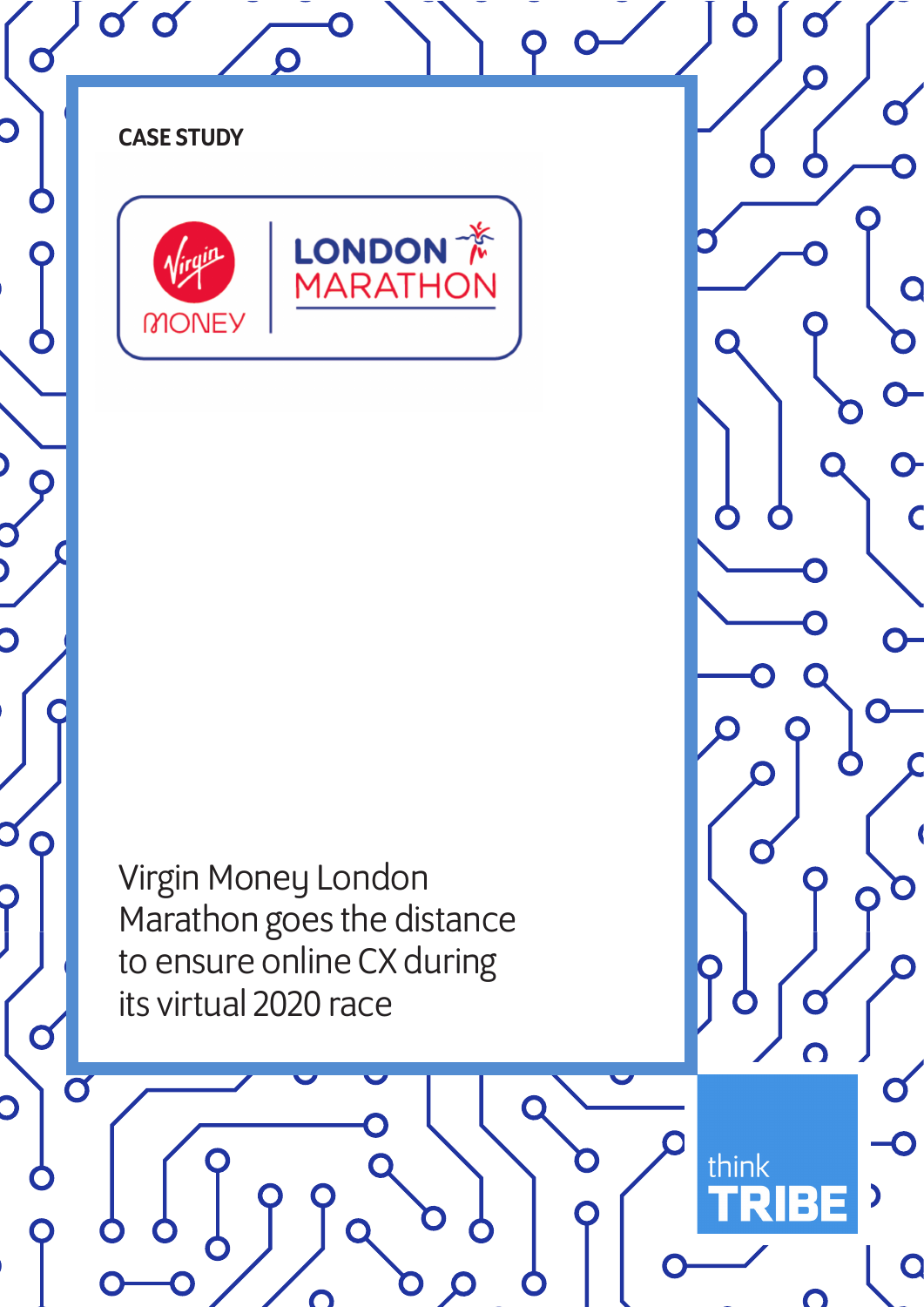



'Partnering with thinkTribe, London Marathon Events put in place a robust load and functionality testing programme to identify how the app would perform under the increased load pressure and visitor volumes.'

Steven Foster Director of Transformation The Virgin Money London Marathon strengthened its digital platforms ahead of the first virtual edition of the London Marathon in its history to ensure enhanced user experience across its app and website, thanks to a solution from thinkTribe, a leading web performance and testing service provider.

Founded in 1981 by the late Chris Brasher and John Disley, the London Marathon is the world's greatest marathon which has set a world record for a one-day annual fundraising event for 13 successive years, culminating in £66.4million in 2019.

The global Covid-19 pandemic led to the postponement of The 40th Race, originally scheduled for April 2020, followed by the cancellation of the mass event and the creation of the first virtual London Marathon while the world's top elite runners raced on a lap course around St James's Park within a biosecure bubble.

More than 40,000 people entered the virtual event, taking on the challenge of completing The 40th Race – Their Way on a course of their choice at any time between 00:00 to 23:59:59 BST on Sunday 4 October, using the official Virgin Money London Marathon app, powered by TCS, to track their progress and submit their results.

The London Marathon Events team recognised the central role of the app in enabling the race to go ahead in its new virtual format, as Steven Foster, Director of Transformation, explained:

"Put simply, without the app, powered by TCS, there would be no virtual event. We knew that by the very nature of the event going virtual, the requirements of the app would be very different to a 'normal' year. We had to be sure the app was robust enough to support the 40,000 virtual participants so that they could record their race glitch- and error-free, whenever and wherever they completed their 26.2mile route. But we also had to accommodate the influx of an estimated 90,000 friends and family members, who were also using the mobile platform to track the progress of the runners they were supporting."

Partnering with thinkTribe, London Marathon Events put in place a robust load and functionality testing programme to identify how the app would perform under the increased load pressure and visitor volumes.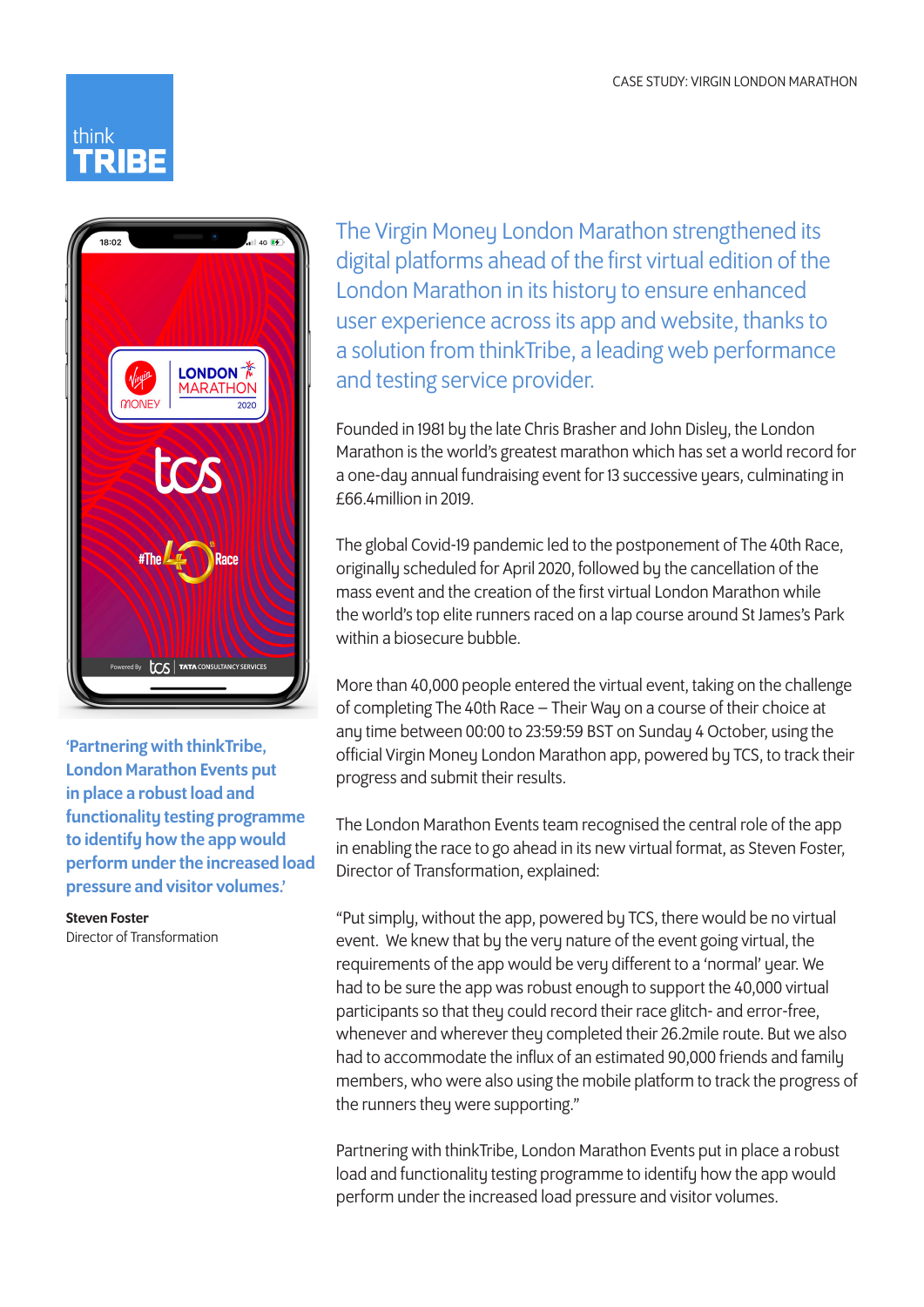## think



'thinkTribe and London Marathon Events teams were able to enhance the robustness of the app in time for the event, which saw visitor numbers on the app peak at 31k during the 24 hours of The 40th Race.'

Steven Foster Director of Transformation This required a complex and extensive testing plan, which sought to realistically recreate the digital conditions of race day, modelling the 'worst case scenario' of numbers of visitors using the app at once, in order to identify where additional infrastructure was needed to enhance performance and user experience. It also needed to ensure that the app closely integrated with the official Virgin Money London Marathon website, where live race results and leader boards were also hosted.

Working to a tight deadline and navigating complex 3rd party integrations, the thinkTribe and London Marathon Events teams were able to enhance the robustness of the app in time for the event, which saw visitor numbers on the app peak at 31k during the 24 hours of The 40th Race.

thinkTribe also worked with London Marathon Events to underpin its 2021 digital ballot entry system, which launched on race day. With a peak of 30,000 user visits per hour, the website needed to be able to accommodate the huge influx of visitors the six days the ballot remained open.

It also added a digital queuing system, which was calibrated to come into effect if visitor numbers went over a certain threshold, meaning the experience of those already on the site wasn't compromised, whilst those wanting to get on the site had clear expectations of how long they would need to wait.

Foster added: "There's no doubt that 2020 came with its own unique set of very difficult challenges, but in the spirit of the Virgin Money London Marathon, there's no way we were going to give up."

"Working with thinkTribe, who were able to unpick complex legacy systems and 3rd party integrations to rigorously test the app and site, we knew that the digital platforms had been put through their paces. This meant we could offer runners and spectators alike a seamless, accurate and glitch-free digital journey on race day," Steven Foster concluded.

Deri Jones, CEO of thinkTribe, commented: "The Virgin Money London Marathon is one of the most iconic races and fundraising events in the world, so we were excited to be able to support them in delivering a completely new virtual format for The 40th Race. Working to a tight deadline and using our specialist knowledge of testing protocols to overcome any challenges was a rewarding experience for the team and meant we could be sure its digital channels were both race-ready and future-fit."